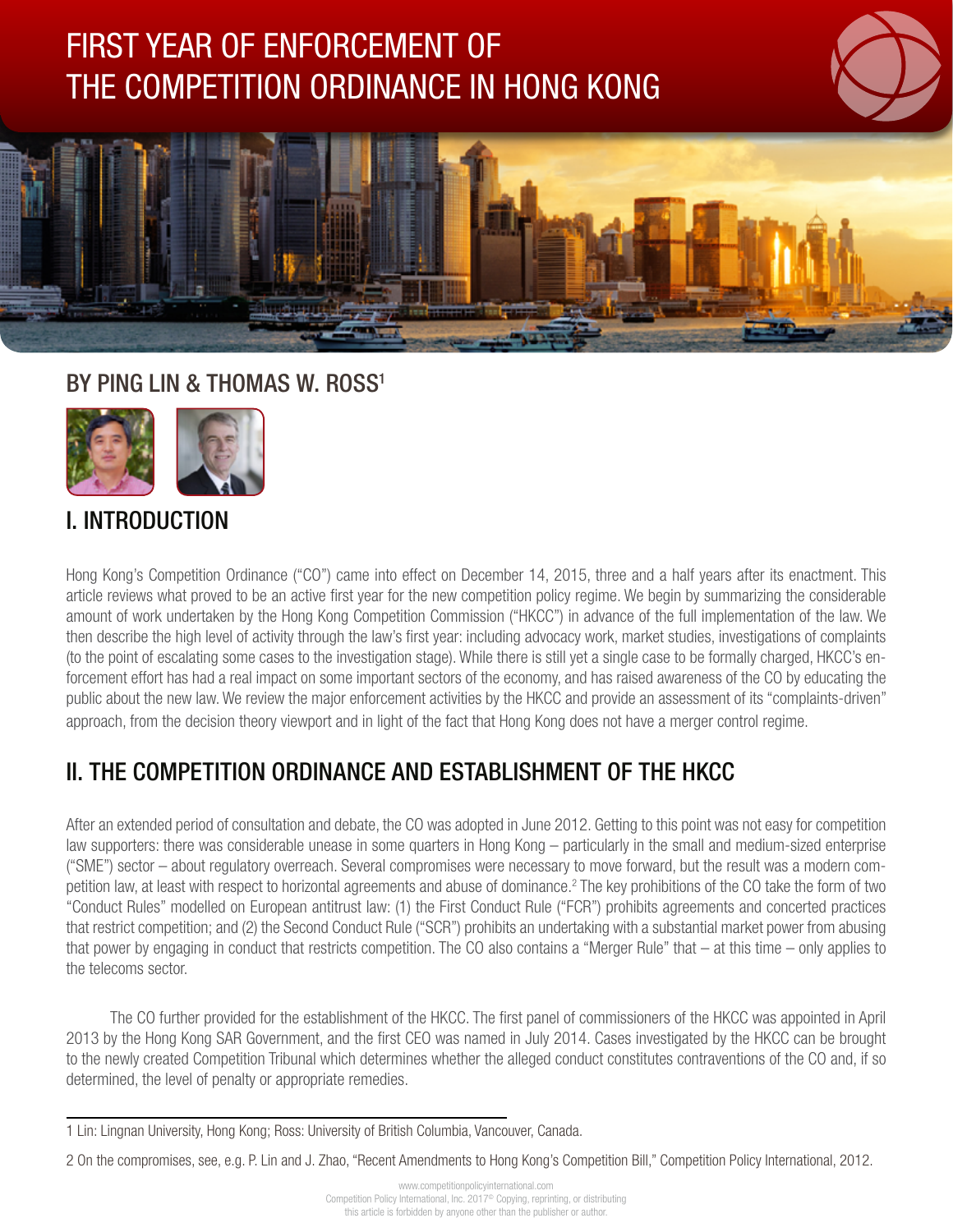# III. PREPARING FOR THE COMMENCEMENT OF THE CO

Between the passage into law of the CO and its coming into force in December of 2015, a great deal of work was undertaken to prepare the Hong Kong business community, and the HKCC itself, for this new competition policy regime.

From the appointment of the first commissioners in 2013, the HKCC was built up quickly with a combination of local and international hiring, leading to a staff of 47 members by March 2016.<sup>3</sup> At the time the CO took effect, the HKCC was "ready to take on the challenges ahead," claimed then-CEO Stanley Wong.4

In terms of capacity building, in addition to getting help from the major competition agencies from the EU, the United States, and the International Competition Network (of which the HKCC is a member), the HKCC also sent staff members on secondment in Australia, New Zealand, Singapore and Canada during 2014-2015. Such arrangements provided "invaluable experience on cartel investigation matters, including dealing with leniency applications."<sup>5</sup> It is interesting to note that these countries all belong to the category of small modern economies, which may indicate the HKCC's intention of learning from the kind of experiences most relevant to Hong Kong. Notably, in December 2016, the HKCC signed its first memorandum of understanding with a foreign competition authority – the Canadian Competition Bureau. Such MOUs facilitate cooperation between authorities on areas of mutual interest, such as enforcement activity involving multinational companies.

#### *A. Guidelines and Advocacy*

To encourage compliance and reduce the need for expensive, formal legal actions, modern competition authorities will devote considerable resources educating market participants about their rights and obligations under competition law. This is a particularly important activity for new authorities, and the HKCC clearly saw this need.

As required by the CO, the HKCC developed a series of guidelines to inform Hong Kong's business community about how the various sections of the CO are to be interpreted and how the HKCC expects to enforce them. In July 2015, a set of six guidelines were published after an extended period of drafting, public consultation and revision: the Guideline on the First Conduct Rule, the Guideline on the Second Conduct Rule, the Guideline on the Merger Rule, and three other guidelines on handling complaints, conducting investigations and on exclusions and exemptions, respectively.

Among other advocacy and educational activities prior to the CO taking effect, the HKCC in fact directed attention to, and had impact on, some key sectors in Hong Kong. Specific brochures were prepared and published, including some targeting the SME sector as well as trade associations in Hong Kong.

For example, the HKCC started a program focusing on trade associations in mid-2014 aimed at promoting compliance with the new law. On 16 June 2015, the HKCC launched (via a press conference and media release) a brochure titled "The Competition Ordinance and Trade Associations." The brochure, sent to over 500 trade associations and professional bodies in Hong Kong, provides clear, practical guidance on what associations should and should not do to ensure the associations and their members comply with the CO, using an easy-to-understand approach with hypothetical examples and illustrations. In addition, HKCC also engaged directly with the trade associations by reviewing their trade practices that might constitute contraventions of the CO, one important area being publishing fee scale/ fee schedules for members. The program turned out to be very effective. Based on its review of publicly available information (on trade associations' websites), the HKCC identified over 20 trade associations that appeared to fall within a high risk category. After direction communications and engagements with the HKCC, 12 of these trade associations had indicated publicly, in November 2015, that they

5 Anna Wu, "Fighting Cartels Under the Hong Kong Competition Ordinance: Lessons from the European Union," keynote speech at Competition Law Conference of the Chinese University of Hong Kong, March, 2015.

<sup>3</sup> HKCC Annual Report 2015/16.

<sup>4</sup> HKCC Press Release, "Competition Ordinance Comes into Full Effect Today", December 14, 2015; available at: https://www.compcomm.hk/en/media/press/files/Competition\_Ordinance\_Comes\_into\_Full\_Effect\_Today\_EN.pdf. Unfortunately, the HKCC did lose the experienced leadership of Mr. Wong when serious ill health forced his resignation in March 2016. He passed away in April 2016.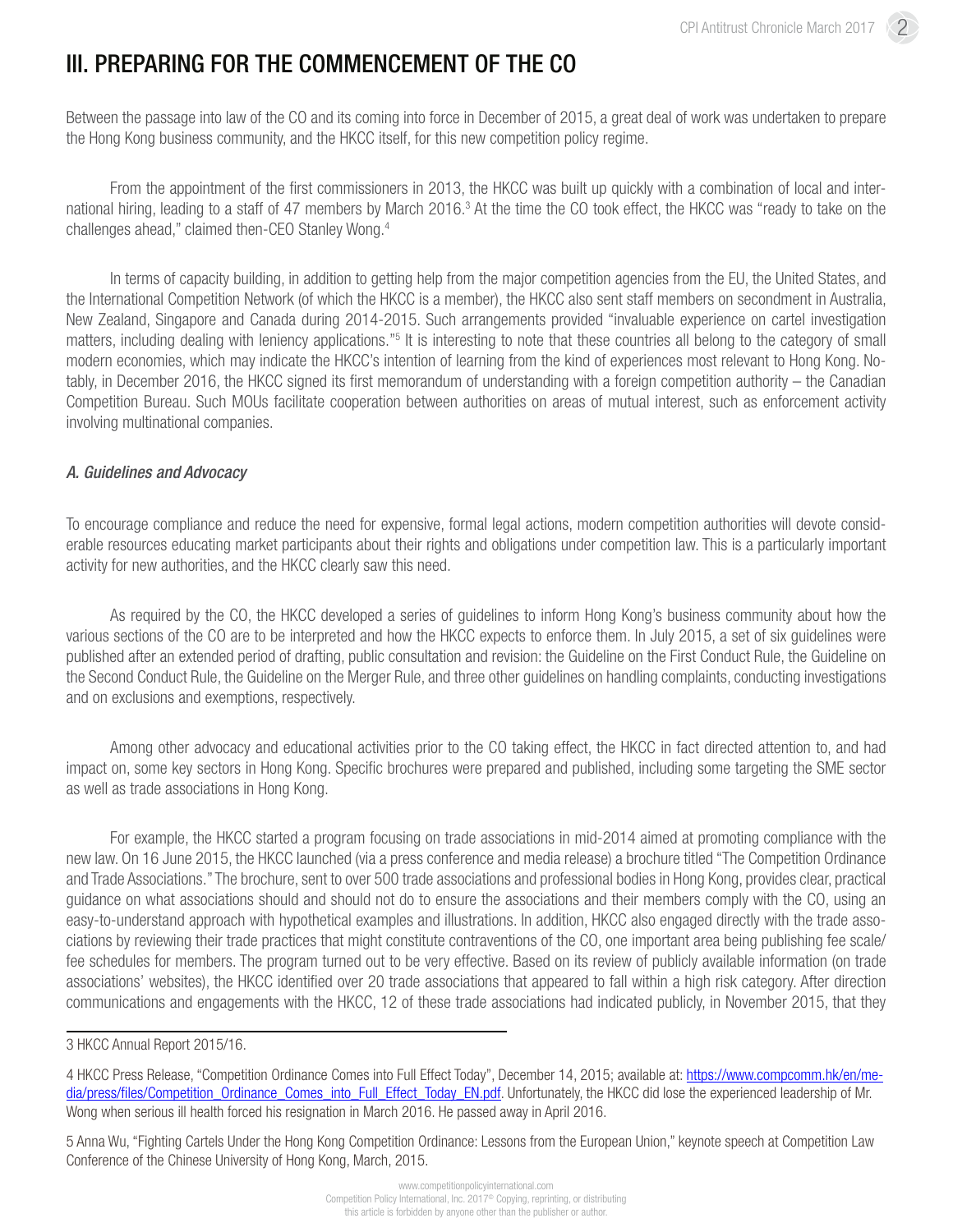had revised their conduct or were in the process of doing so before or shortly after the full commencement of the CO to remove one or more price restrictions/fee scales.<sup>6</sup>

#### *B. Enforcement Policy and Priorities*

The HKCC published its Enforcement Policy document in November 2015, shortly before the CO came into effect.<sup>7</sup> The Enforcement Policy supplements the CO and the six Guidelines to provide guidance on how the HKCC intends to exercise its enforcement function in investigating possible contraventions of the First Conduct Rule and the Second Conduct Rule of the CO.

The Enforcement Policy sets out six "core principles" to which HKCC will adhere in conducting investigations: specifically they will be professional, confidential, engaged, timely, proportionate and transparent. In spelling out the HKCC's approach to setting enforcement priorities, the document explains that during the initial years of the operation of the CO, the Commission's resources should be focused on "encouraging compliance with the Ordinance in the Hong Kong economy as a whole, rather than focusing on specific sectors. The Commission will achieve this through a mix of education, engagement and enforcement." It goes on to indicate that the Commission will: (a) target anti-competitive conduct that is clearly harmful to competition and consumers in Hong Kong; and (b) commence proceedings in the Tribunal in appropriate cases to, over time, obtain judicial interpretation of the CO.

When considering whether to investigate a particular case, the HKCC will accord priority to those cases which involve any one or more of the following types of conduct: (a) cartel conduct (agreements of concerted practices involving price-fixing, market sharing, output restriction, or bid rigging); (b) other agreements contravening the First Conduct Rule causing significant harm to competition in Hong Kong; and (c) abuses of substantial market power involving exclusionary behavior by incumbents.

#### *C. Leniency Policy*

Also in November 2015, the HKCC published its Leniency Policy for Undertakings Engaged in Cartel Conduct. The policy provides an overview of the HKCCs approach to leniency applications as well as a template leniency agreement which will form the basis of all leniency agreements to be entered into between the HKCC and successful leniency applicants. Using a "marker system," the HKCC agrees to not to commence proceedings for a pecuniary penalty against the first cartel member who reports cartel conduct to the Commission and meets all the requirements for receiving leniency. One such requirement is that the member had not coerced other members to participate in the cartel. Leniency is also extended to relevant current and/or past employees.

### IV. FIRST YEAR OF ENFORCEMENT

Launched with the benefit of all this preparatory work, the first year under the CO was an active one for the HKCC. It included further advocacy work, market studies, one block exemption, investigating a large number of complaints (some of which may advance toward interventions) and even the drafting of another guideline document.

#### *A. Chairperson's Letter to Hong Kong: Day Zero*

On December 14, 2015, the day before the CO came into effect, Ms. Anna Wu, Chairperson of the HKCC issued a Letter to Hong Kong, via a local radio channel, in which she reminded businesses in Hong Kong to embrace the commencement of the CO. In the letter, Ms. Wu stated that "many honest businessmen as well as unsuspecting consumers have fallen victim to anti-competitive conduct such as cartels and the exclusionary behaviour of businesses with substantial market power." She cited studies from the OECD that the illegal gains from price fixing amounted to around 10 percent of selling prices and that contract prices of public procurements fell by about 20 percent in

7 See HKCC, "Enforcement Policy," 2015; available at: https://www.compcomm.hk/en/legislation quidance/policy doc/files/Enforcement Policy\_Eng.pdf.

<sup>6</sup> See HKCC, "Report on Trade Associations in Hong Kong and the Competition Ordinance," 2015, which lists the names of those 12 trade associations (but not the others); available at: https://www.compcomm.hk/en/media/reports\_publications/files/TA\_project\_report\_EN.pdf.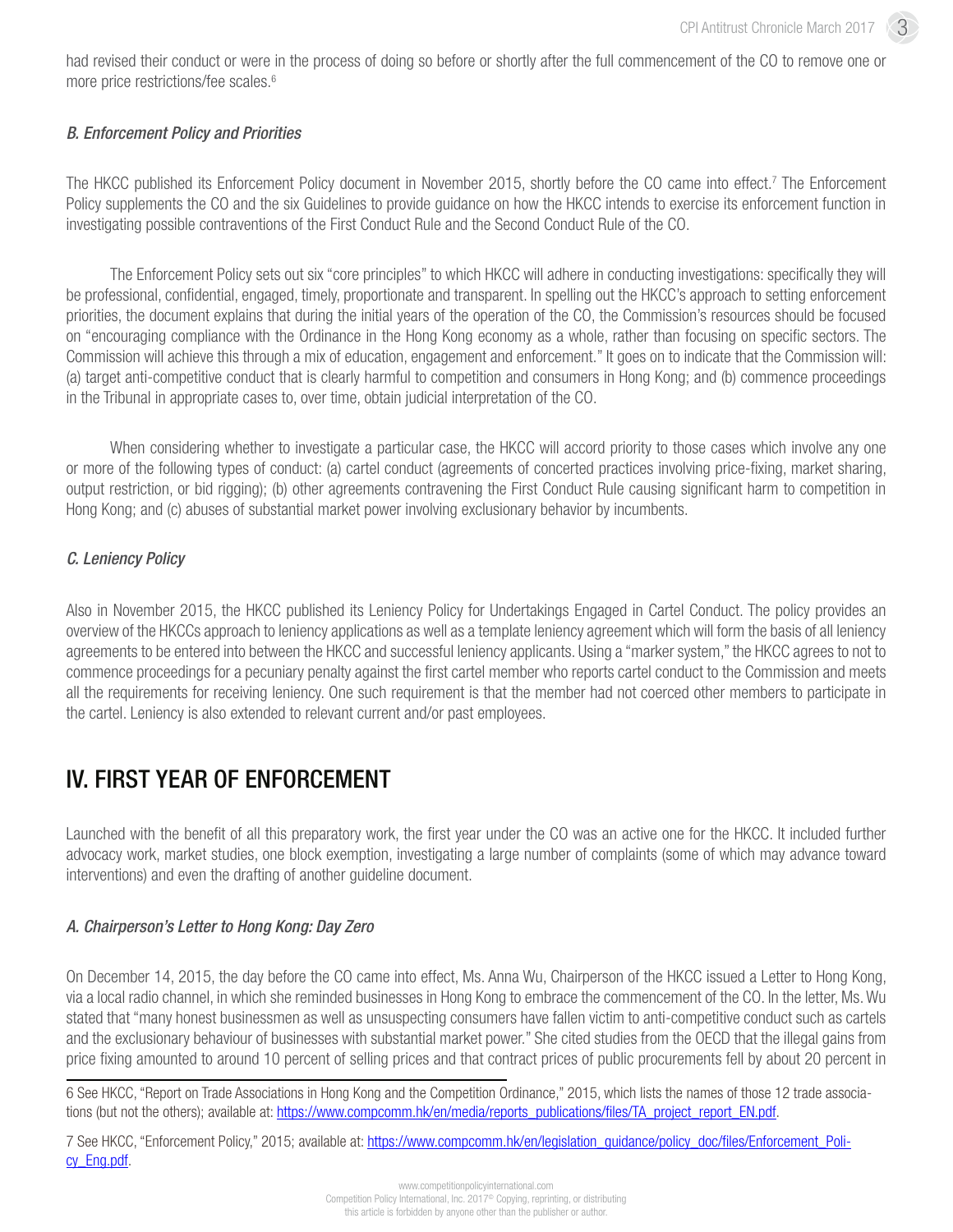Japan after strict enforcement against bid-rigging.<sup>8</sup> (She also pointed out that bid rigging "has become a topical subject in Hong Kong," and "is rife in the local building maintenance industry.") In addition to educating the public about harms of anti-competitive behavior, citing those specific price declines may also be seen as an indication of the HKCC's belief of what enforcement of the CO would do for Hong Kong consumers, at least in the area of cartels.

#### *B. Block Exemptions*

In September 2016, the HKCC issued its first proposed block exemption order for certain shipping liner agreements. Through the publication of the proposed decision and the associated preliminary views, members of the public and potential applicants for block exemptions would have a better understanding of the Commission's criteria for applying the efficiency exemption, thus providing more certainty to businesses and market players. The HKCC invited interested persons to make representations on the proposed block exemption up to December 14, 2016 and is now considering those representations.

#### *C. Across-the-Board and Complaints-Oriented Approach*

Regarding the often-asked question of which sectors it would take enforcement actions against first, the HKCC made it clear before the commencement of the CO and publications. In particular, the HKCC does not take a sectoral approach but instead will monitor all sectors of the economy. Consistent to this, the HKCC made it clear that it is complaints-driven and focuses more of its attention to sectors and types of conduct it has information about, as received via various channels.<sup>9</sup> One source of such channels is complaints and public reports of suspected anti-competitive practices in certain sectors.

Prior to full commencement of the CO, the HKCC had received a number of complaints, queries and referrals (from other government agencies) about potential competition issues ("enforcement contacts"). It received a surge in enforcement contacts on and after December 14, 2015. Between December 14, 2015 and March 31, 2016, the HKCC received a total of 924 enforcement contacts. The majority of these contacts were related to possible violations of the First Conduct Rule, with cartel conduct and resale price maintenance being the major concerns.10 By the end of 2016, the HKCC had received nearly 1,900 complaints and queries. Of this total, over 50 percent related to the First Conduct Rule issues, with cartel conduct being the major concern, especially bid-rigging. About 20 percent of the complaints and queries raised concerns related to the Second Conduct Rule.11 Approximately 130 cases had been escalated for further assessment. The escalated cases spanned over 21 sectors, with *Property & Property Management* and *Professional & Technical Services* being the top two sectors involved.12 Over 10 percent of these cases have proceeded to in-depth investigations.

As set out in its Guideline on Complaints, Guideline on Investigations and in its Enforcement Policy, the HKCC considers all complaints and queries it receives and escalates those that warrant further assessment to an Initial Assessment phase.13 Up to March 31, 2016, the HKCC escalated 97 cases to the Initial Assessment phase. These Initial Assessment cases were either initiated by HKCC of its own volition based on intelligence; initiated in response to contact from whistle-blowers or leniency applicants or escalated in response

9 Ms. Anna Wu made this approach public in a speech in October 2015, two months before the commencement of the CO. See: https://www.compcomm.hk/en/media/press/files/20151030\_GCR\_Live\_Conference\_speech.pdf.

10 Each case may involve allegations of multiple types of anti-competitive conduct. The contacts include complaints, queries and referrals from other agencies, but exclude intelligence gathered independently by the HKCC. See Annual Report 2015-2016, Figure 1, p.49, available at: https://www. compcomm.hk/en/media/reports\_publications/files/2015\_16\_CC\_Annual\_Report.pdf.

11 HKCC Press Release, December 14, 2016.

<sup>8</sup> See: http://programme.rthk.hk/channel/radio/programme.php?name=radio3/lettertohongkong&d=2015-12-13&p=535&e=336626&m=episode.

<sup>12</sup> Other sectors include transport & logistics, food & groceries, construction & infrastructure, financial products & services, apparel, footwear, jewelry, watches & accessories, and others. See Figure 3, HKCC Annual Report, 2015-2016, p.51, for the sectors covered during December 14, 2015 to March 31, 2016.

<sup>13</sup> As outlined in HKCC's Guideline on Investigation, the Initial Assessment Phase is used by the Commission to identify, as appropriate, it is reasonable to conduct an investigation and there is sufficient evidence to establish a reasonable cause to suspect that a contravention of a Competition Rule has occurred, using information received or sought on a voluntary basis. In the Investigation Phase, HKCC may use of the compulsory document and information gathering powers provided by the CO to conduct investigation.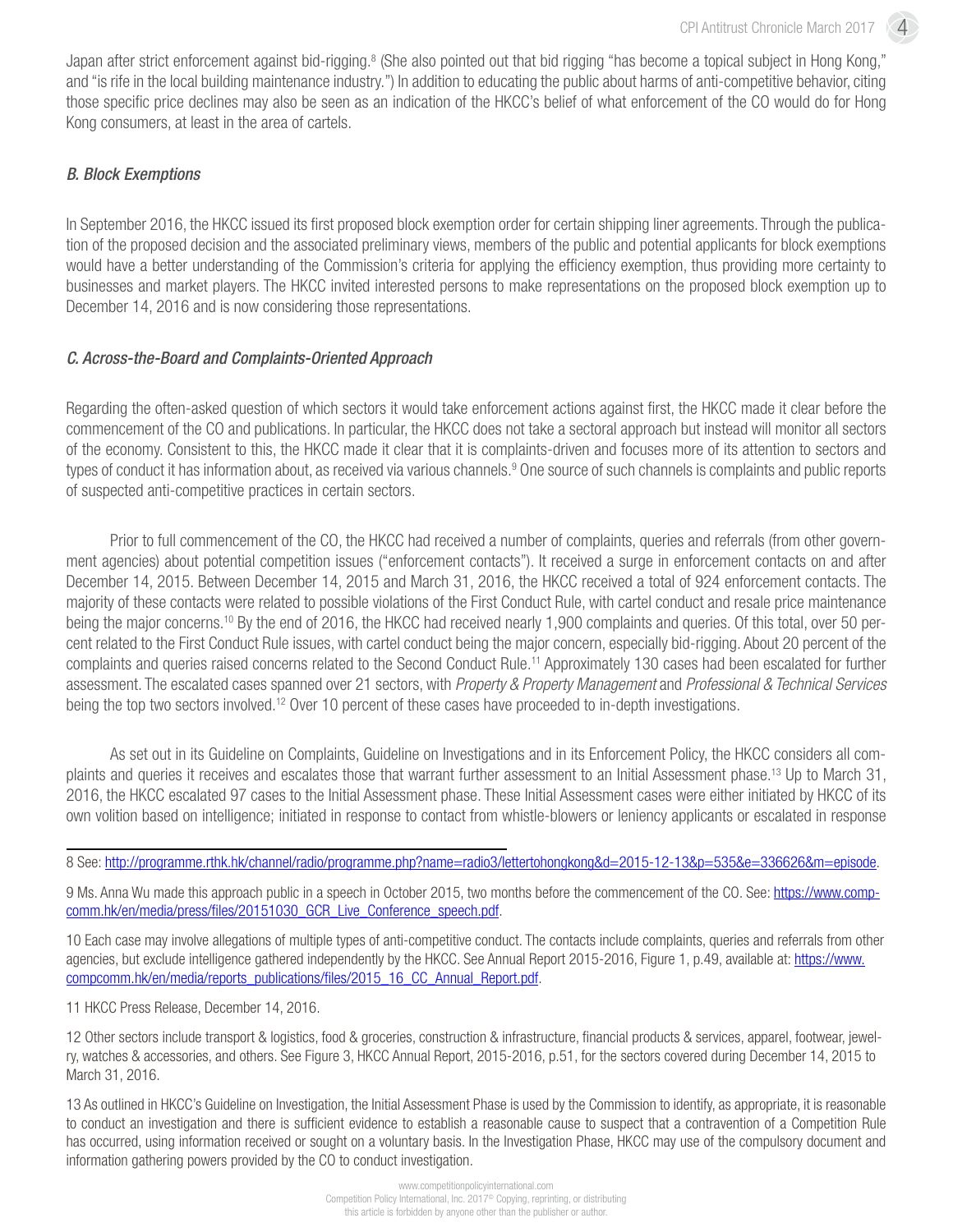to enforcement contacts the HKCC had received. For example, while approximately 21 percent of the enforcement contacts received up to March 31, 2016, are related to cartel conduct, 62 percent of the Initial Assessment cases fall into cartel category. On the other hand, while approximately 22 percent of enforcement contacts related to allegations of RPM, only 18 percent of Initial Assessments related to alleged RPM. These figures about the escalation process are said by the HKCC to reflect its "strategic enforcement focus, as set out in its Enforcement Policy,"14 namely that RPM is not of as high priority as cartel conduct.

Regarding its compliance project on trade and professional association which started in mid-2015, as mentioned above, the HKCC continued to have made progress during the past year. As of December 14, 2016, nineteen out of over twenty high-risk trade associations identified by the HKCC have removed price restrictions and/or fee scales during the year as a result of the Commission's engagement efforts.15 Indeed, as the HKCC claims, this project has cast a widespread positive impact in the community.16

During the past year, HKCC made substantial use of its compulsory evidence gathering powers in conducting its investigations by, for example, using "dawn raids" and seizing files as well as physical devices containing relevant data. It also looked at communications via personal mobile phones (e.g. Whatsapp, WeChat) and found "some of the most valuable evidence" for certain cases.17

The Commission has also made encouraging progress with its compliance project on trade and professional associations. Nineteen out of over twenty high-risk trade associations identified by the Commission have removed price restrictions and/or fee scales during the year as a result of the Commission's engagement efforts. These associations are key to changing behavior by their members and their compliance with the Ordinance has cast a widespread positive impact in the community. The engagement with trade associations revealed telling information about how some businesses had viewed their business practices. For example, the Hong Kong Institute of Surveyors was one of the associations that had published a "recommended" scale of professional charges for its members for more than ten years, with the justification that the public would not know what a reasonable charge level is. The recommended price scale was removed by the Institute as a result of the engagement project of HKCC. In another high-profile example, in May 2016, as a result of advice delivered in meetings with staff of the HKCC, the Hong Kong newspaper Hawker Association withdrew a letter it had sent to its members recommending retail prices on certain branded cigarettes.

#### *D. Advocacy*

The HKCC regards advocacy "as important as enforcement action," especially at the introductory stage of a new law. Over the past year, the HKCC has continued to put a great deal of effort and a number of innovative ideas toward raising public awareness and fostering a compliance culture in Hong Kong. For example, the HKCC directed several activities toward educating the public about how to detect and prevent bid-rigging cartels. In May 2016, the Commission launched a multi-pronged "Fighting Bid-rigging Cartels" Campaign as its first major public advocacy initiative, using roving exhibitions, educational videos and broadcast media programming, etc.<sup>18</sup> The Campaign was supported by extensive online and outdoor advertising and seminars to enhance public awareness. In August, publicity posters of the Campaign were sent to the owners' corporation of over 15,000 residential and commercial properties in Hong Kong. The HKCC won eight local and international awards during the year for its outreach and publicity activities with its innovative and accessible approach to competition law advocacy gaining recognition around the world.19

19 HKCC Press Release, December 14, 2016.

<sup>14</sup> HKCC Annual Report, 2015/2016, p. 51.

<sup>15</sup> HKCC Press Release, 14 December, 2016.

<sup>16</sup> Ms. Anna Wu, Chairperson of the HKCC, stated that "with the Commission's advocacy effort since its establishment, many businesses are making genuine efforts to understand and comply with the new law. In time, I am confident that the full benefits of the Ordinance and its potential to enhance Hong Kong's overall economy will be felt in all aspects of our daily lives."

<sup>17</sup> Rose Webb, CEO of HKCC, speech at Panel Discussion at Freshfields, Hong Kong, December 9, 2016.

<sup>18</sup> The HKCC even had soap opera stars record one-minute videos that aired on local television stations after the evening news. J. VanDerMiller "Reflecting on Year 1 of Hong Kong Competition Enforcement," *LAW 360*, https://www.law360.com/articles/861598/reflecting-on-year-1-of-hongkong-competition-enforcement.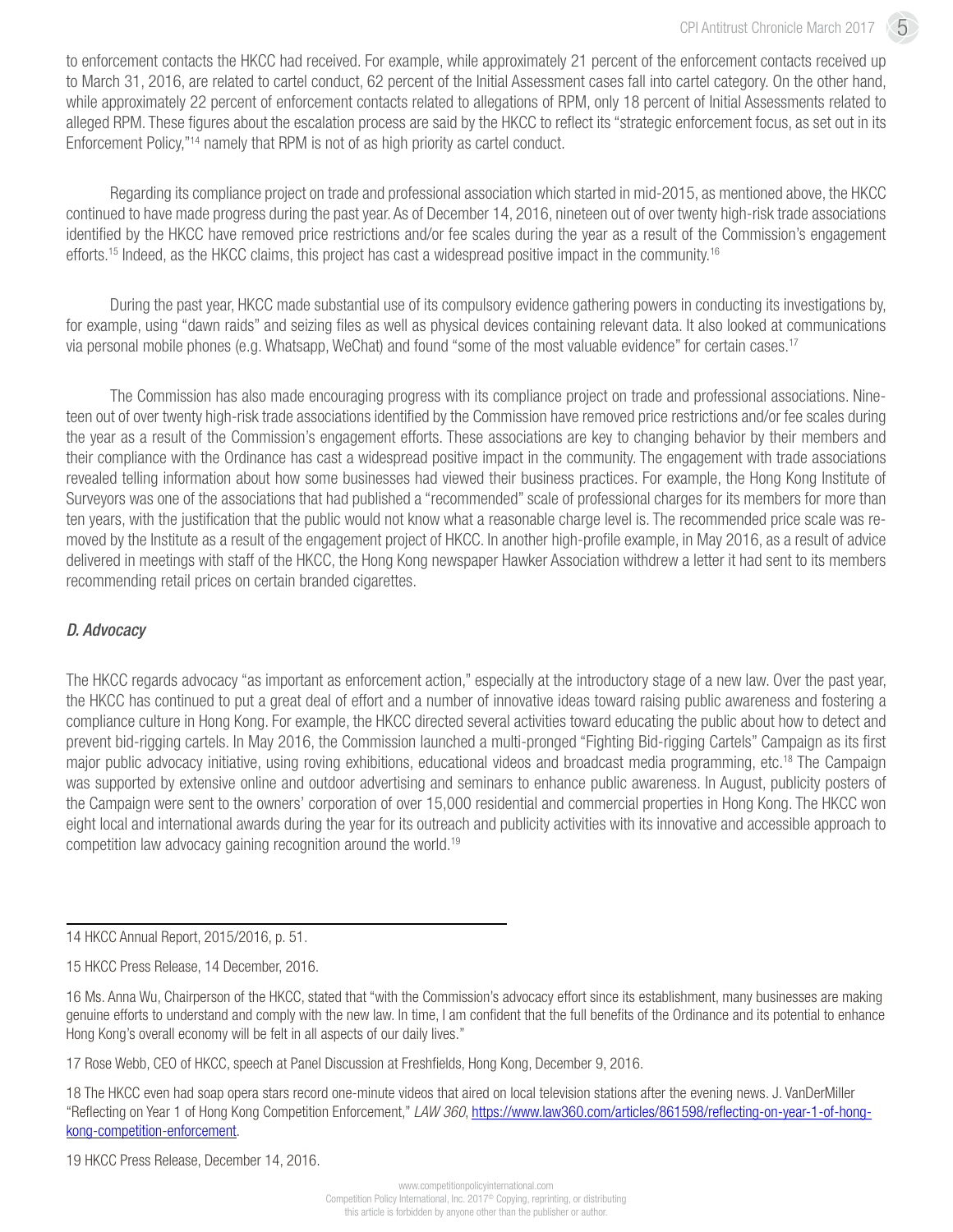The HKCC has noted some other effects on competitive behavior even without direct enforcement action. For example smart phones retail prices reportedly fell as much as 20 percent for some brands shortly after the CO took effect. This can be interpreted as the retailers ignoring the RPM policy set by the manufacturers or alternatively that the manufacturers suspended or stopped their long-time RPM policy. There is no public information now regarding how long the price drop lasted.<sup>20</sup>

#### *E. Market Studies*

Market studies have been used by competition agencies around the world to gain understanding of competition situations in selected markets/sectors. The CO provides the HKCC with the authority "to conduct market studies into matters affecting competition in markets in Hong Kong" and "to advise the Government on competition matters in Hong Kong and outside Hong Kong."<sup>21</sup>

A major market study HKCC undertook during the past year was that of the residential building renovation and maintenance sector. Partly in response to media reports and other sources suggesting that bid-rigging was common in Hong Kong's residential building renovation and maintenance sector, the HKCC undertook a study into certain aspects of the market in May 2016. The overall result of the study is consistent with the widespread concern that bid-manipulation practices were prevalent in the local residential building renovation and maintenance market in the recent past.<sup>22</sup>

Two types of bid-manipulation practices were examined in this study. One type occurs when competing contractors engage in bid-rigging cartel conduct or other collusive behavior intended to influence – in their favor – the outcome of the tender for their services. A second type occurs where a consultant and a contractor conspire with each other so that the particular consultant wins the bid to oversee the tender for the physical works (sometimes by putting in an extremely low bid for the consulting services), and then organizes for its allied contractor to win the bid for the renovation work at an inflated price.

The HKCC used some of the screening techniques developed by economists and used in such cases as the LIBOR scandal in the UK and highway public tenders in the United States. These techniques were applied to actual bid and participation data from Hong Kong's residential building renovation and maintenance services market prior to when the CO came into effect. The one-year study revealed patterns that would be consistent with the wide-spread feeling among the public that there may have been problems in the sector. Although any bid-rigging, if it did occur during the time period the study covered, would not be a violation of the CO, (as it would have been prior to the CO taking effect), the HKCC did state, very clearly in its report, that "it would very likely investigate further certain patterns highlighted by the analysis," if similar results were obtained today. The HKCC was clear and stern in its warning that:

Those who might be tempted to manipulate bids in contravention of the competition rules should know that the Commission is watching and it has at its disposal a number of tools to detect such contraventions. The Commission understands what has been taking place, and it will investigate where it can. Those contemplating rigging a bid should abandon such projects. Those already involved in rigging bids should realise that they are involved in serious anti-competitive conduct and should do the right thing by approaching the Commission to apply for leniency under the Commission's Leniency Programme to avoid the risk of facing substantial penalties and other sanctions. Commission has identified bid-rigging cartels as a priority for enforcement and will use the full extent of its powers to end bid-rigging cartels. (p. 12 of the Report)

The HKCC also used the above study as an opportunity to set up its general purpose and approach in conducting market studies. In the above report, it is stated that "The main objective of a market study is to examine if competition within a market is working well or can be improved; it does not seek to establish general rules and obligations for firms." The Commission can look at firm conduct as it relates to the functioning of competition in the market generally, and it can also look for structural aspects of the market (including barriers to entry and expansion) or the conduct of customers that might cause insufficient competition in the market.

<sup>20</sup> South China Morning Post, January 3, 2016.

<sup>21</sup> Competition Ordinance, Section 130.

<sup>22</sup> See Hong Kong Competition Commission, *Report on study into aspects of the market for residential building renovation and maintenance*, May, 2016; https://www.compcomm.hk/en/media/reports\_publications/files/Report\_on\_market\_study.pdf.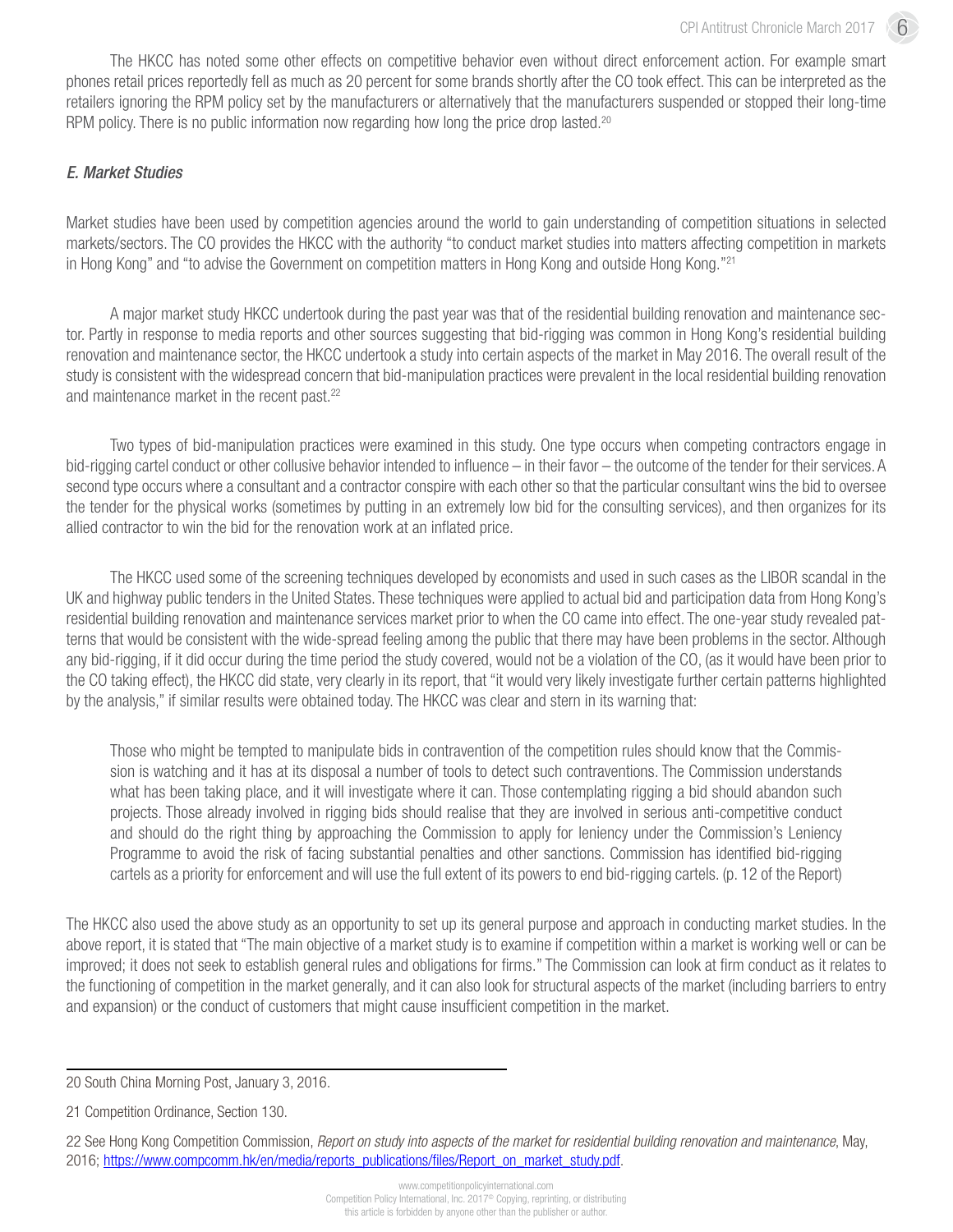If the Commission identifies that there are systematic problems of insufficient competition in a market, it can take a number of steps. For instance, if the Commission identifies that there is problematic conduct potentially falling foul of the Competition Ordinance by a number of firms in the market, it may identify that sector as meriting priority in enforcement case selection. Additionally, if the Commission identifies that there is a structural competition deficit within the market that may be solved through Government policies or action, it may make appropriate recommendations to the Government in accordance with its government advisory function. The Commission may also consider whether education of market participants would assist in resolving the problems identified. (p. 2 of the Report)

The HKCC also studied the supply of piped liquefied petroleum gas to rental housing estates in Hong Kong and provided competition-related advice to the Hong Kong Housing Authority on the awarding of supply contacts in September 2016, so as to improve upon the existing practice of contract renewal that favors the incumbent suppliers.23

#### *F. Guide to Proceedings in the Competition Tribunal: Follow-on Action*

The Competition Tribunal has provided some additional guidance of its own. In December 2015, it issued a document titled *The Guide to Proceedings in the Competition Tribunal: Follow-on Action*. The Guide aims to provide the public with a brief outline of the practice and procedure of follow-on proceedings in the Competition Tribunal and is for general reference only. It provides answers to such questions as "who is entitled to bring a follow-on action?"; "what is the timeframe to commence the action?" and other practical questions. According to the Guide, any person who is certain to have suffered loss or damage as a result of any act that has been determined to be contravention of a conduct rule, has "a right of action under the CO against (a) any person who has contravened or is contravening the rule; and (b) any person who is, or has been, involved in that contravention." This would seem to suggest that both direct and indirect purchasers have the right to sue. A follow-on action can only be brought after the appeal period for a decision has expired, or an appeal has been determined, and must be brought within three years of the determination.<sup>24</sup>

# V. AN ASSESSMENT OF THE COMPLAINTS-ORIENTED APPROACH

From the viewpoint of decision theory, the complaints-oriented approach taken by the HKCC makes a lot of sense in that the sectors and/ or the types of conduct that are the subject of more complaints, particularly those by non-competing parties, are generally more likely to have suffered from anti-competitive practices.<sup>25</sup> Furthermore, among the most complained-about conduct reported to the HKCC during the past year, namely cartel conduct, is also the most damaging anti-competitive conduct to society and thus should undoubtedly be the top priority of enforcement. That this seems to be so for the HKCC may be seen in the relatively high proportion of complaints regarding cartel conduct that make it to the Initial Assessment stage (60 out of 192 up to 31 March 2016). The market studies conducted by the HKCC, particularly that on bid-rigging in residential building renovation and maintenance sector, provide significant evidence of cartelized agreements, albeit for the time period right before the commencement of the CO. It is expected that the HKCC will bring formal charges against cartel conduct to the Competition Tribunal some time during the first half of 2017.

23 See, HKCC, "Advice on Liquefied Petroleum Gas Supply Arrangement for 15 Public Rental Housing Estates," https://www.compcomm.hk/en/media/press/files/20160908\_Competition\_Commission\_Advisory\_Bulletin\_en.pdf.

24 The absence of stand-alone private action under the CO, which primarily resulted as a main compromise the SAR government took before the CO passed the Legislative Council of Hong Kong in 2012, has been criticized by many. It has also led parties to look for other means to privately address competition issues. For example, Loyal Profit International has filed a suit directly to the High Court of Hong Kong alleging anti-competitive conduct by the Travel Industry Council of Hong Kong – in this case under the Companies Ordinance. This important case – which could create an alternative path for stand-alone private competition actions – is to be heard early in 2017. See, e.g. http://kluwercompetitionlawblog.com/2016/11/21/standalone-actions-possible-for-anti-competitive-behaviour-in-hong-kong/ and, South China Morning Post, "First case using new Hong Kong competition law set to be heard," http://www.scmp.com/news/hong-kong/law-crime/article/1980860/first-case-using-new-hong-kong-competition-law-set-beheard.

25 Among the 537 enforcement contacts (up to March 31, 2016) related to the First Conduct Rule, 192 are about cartel conduct, 211 about RPM, 60 for exchange of information. Among the 190 enforcement contacts related to the Second Conduct Rule, 41 are for typing and bundling, 29 for both exclusive dealing and refusal to deal, and 67 for other conduct. Interestingly, 24 enforcement contacts received are for predatory pricing – a practice that many competition experts believe is extremely rare and seldom effective.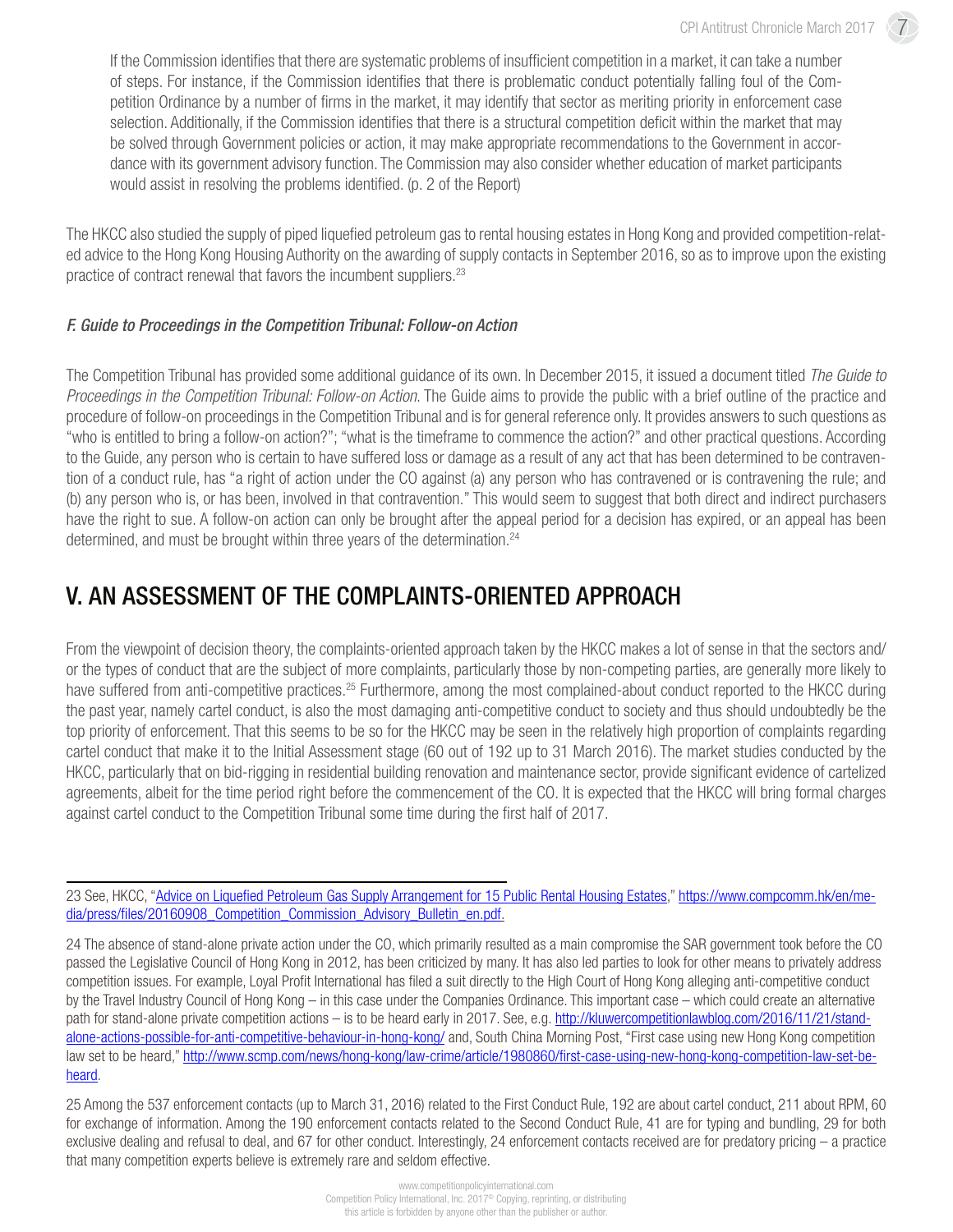Exchange of information is another area worth noting, and one that has received considerable attention from the HKCC. Among the 97 Initial Assessment cases as of March 31, 2016, 39 were related to information exchange among undertakings which may constitute concerted practices. In a speech in late 2016, Rose Webb, Chief Executive of the HKCC, highlighted concerns in relation to the human-resources sector in Hong Kong as the HKCC had become aware of certain exchanges of competitively sensitive information (e.g. salary) among competing firms.

By contrast, while the conduct raised most often in enforcement contacts up to March 2016 was actually RPM (211), only a relatively small fraction (18, or 8.5 percent) have made it to the Initial Assessment stage. However the 18 Initial Assessment RPM issues do still reflect a significant share of the total number of Initial Assessments (97 up to March 2016). Noting the historical prevalence of RPM and the attention paid to it in Hong Kong during the years even prior to the enactment of its CO in 2012<sup>26</sup> and the recent anecdotal evidence (in smartphone retailing and news magazine retailing mentioned earlier), we expect RPM to continue to be an active area of enforcement activity in Hong Kong.

Regarding the possible violations of the Second Conduct Rule of the CO, one cannot help notice that the percentage of alleged abuse of dominance was quite low in the set of the complaints/queries received by the HKCC, namely only 20.6 percent (raised in 190 out of 924). Among the 97 Initial Assessment cases up to March 2016, a slightly higher percentage, 28.9 percent, involve concerns related to the Second Conduct Rule as at least part of the issues under study. In terms of the total number of allegations involved (as each case may involve multiple types of anti-competitive conduct), Second Conduct Rule related practices account for 18.6 percent and 17.8 percent, respectively, of the total number of allegations received from the enforcement contacts by HKCC and the total number of allegations that went into the Initial Assessment phase.<sup>27</sup>

It is difficult to pin down the reasons or considerations behind the lower level of Second Conduct Rule related cases/allegations relative to those applying to the First Conduct Rule. One factor may be that competition law is still new to many businesses in Hong Kong and so perhaps many of the horizontal and vertical agreements now falling under the CO are still being practiced relatively openly. Another possible reason is that complaints over abuse of dominance conduct are often against larger companies. Hence, potential complainants may fear possible retaliation by larger firms whether these large firms are competitors (e.g. for predatory pricing behavior, exclusive dealing that leads to foreclosure, and refusal to deal) or suppliers (e.g. for tie-in and bundling, exclusive dealing or refusal to deal). The newness of the law with few examples to learn from will add to their uncertainty and concerns. Lastly, it may be argued that the threshold for selecting a case to be escalated to the Initial Assessment phase may be higher for SCR related conduct, because it is more difficult to establish a reasonable cause to suspect an abuse of dominance. In other words, prosecuting price-fixing cases is often easier. It will be interesting to see how many and what type of SCR related cases that have been escalated to the Initial Assessment have entered or will enter the Investigation phase.

One may then ask the question, how much enforcement weight should be given to detecting violations of the SCR in Hong Kong. We would like to argue that it may make sense to give greater enforcement attention than might otherwise be suggested for a new authority to the abuse of dominance concern (i.e. Second Conduct Rule) in Hong Kong, because its CO does not have a merger control provision (except for telecoms). Without a strong merger policy to protect against the build-up of high levels of unilateral market power, we can expect the further development of dominant positions in many Hong Kong markets. A strong approach to abusive conduct will attack that conduct by firms with dominant positions currently, rendering that dominance less problematic. However, it will also send a message to potential future merger partners, deterring those mergers that are mainly driven by unilateral market-power enhancing motivations. At least in the longer term, the "complaints-oriented" approach can be supplemented by the consideration that the Second Conduct Rule may need extra enforcement attention (in conducting self-initiated investigation of potential violations and/or market studies) than in a jurisdiction where a strong merger control scheme is also available.

26 See, e.g. Lin, P., "Treatments of RPM in Hong Kong," CPI Antitrust Chronicle, 2015.

27 Calculations are based on the information contained in Figure 1 and Figure 2 of the HKCC Annual Report, 2015/2016.